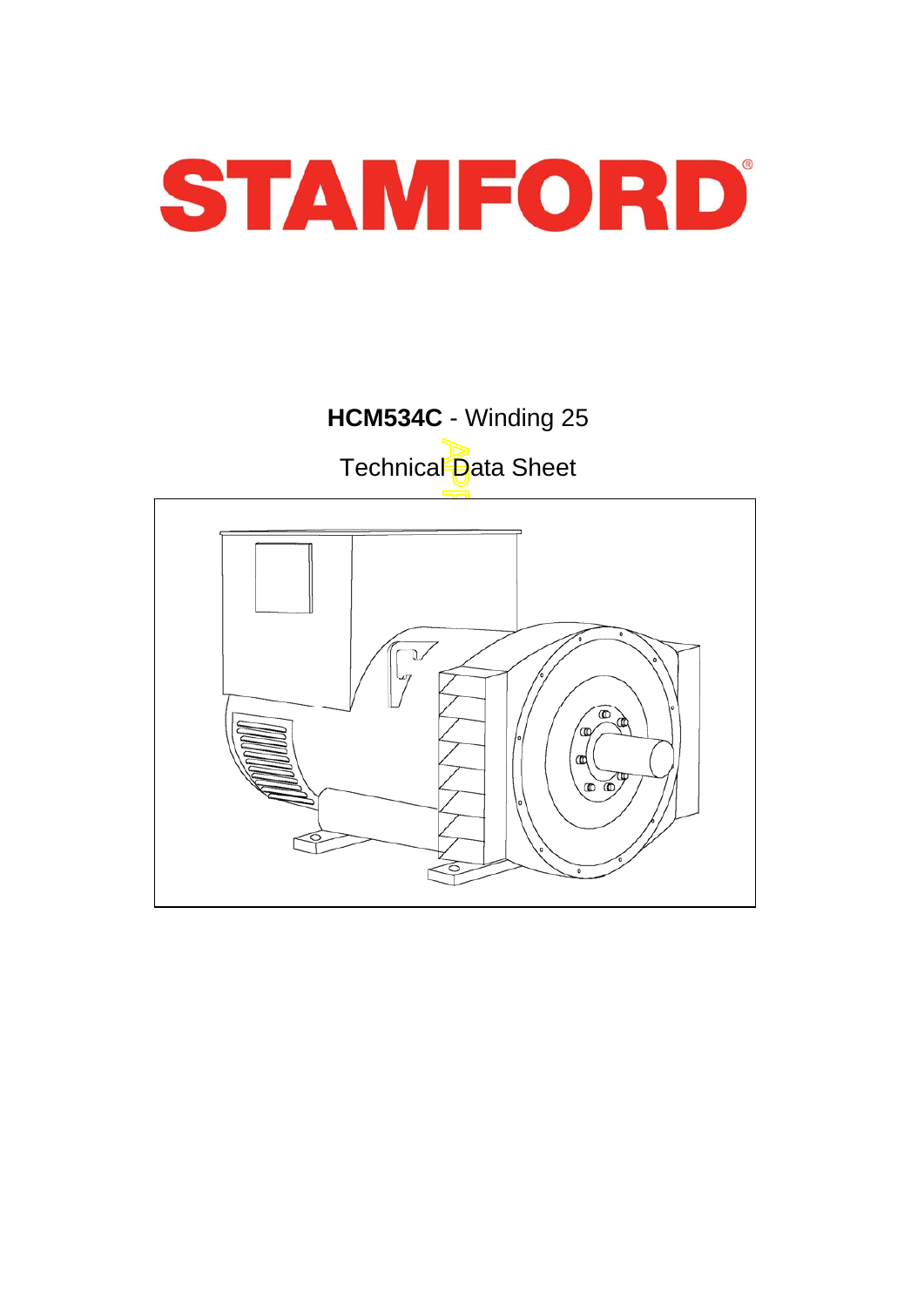# HCM534C **SPECIFICATIONS & OPTIONS**



#### **STANDARDS**

Marine generators may be certified to Lloyds, DnV, Bureau Veritas, ABS, Germanischer-Lloyd or RINA. Other standards and certifications can be considered on request.

#### **VOLTAGE REGULATORS**

### **MX341 AVR - STANDARD**

This sophisticated Automatic Voltage Regulator (AVR) is incorporated into the Stamford Permanent Magnet Generator (PMG) control system, and is standard on marine generators of this type.

The PMG provides power via the AVR to the main exciter, giving a source of constant excitation power independent of generator output. The main exciter output is then fed to the main rotor, through a full wave bridge, protected by a surge suppressor. The AVR has in-built protection against sustained overexcitation, caused by internal or external faults. This de-excites the machine after a minimum of 5 seconds.

An engine relief load acceptance feature can enable full load to be applied to the generator in a single step.

If three-phase sensing is required with the PMG system the MX321 AVR must be used.

We recommend three-phase sensing for applications with greatly unbalanced or highly non -linear loads with greatly unbalanced or highly non-linear loads.

#### **MX321 AVR**

The most sophisticated of all our AVRs combines all the features of the MX341 with, additionally, threephase rms sensing, for improved regulation and performance.

Over voltage protection is built-in and short circuit current level adjustments is an optional facility.

#### **WINDINGS & ELECTRICAL PERFORMANCE**

All generator stators are wound to 2/3 pitch. This eliminates triplen (3rd, 9th, 15th …) harmonics on the voltage waveform and is found to be the optimum design for trouble-free supply of non-linear loads. The 2/3 pitch design avoids excessive neutral currents sometimes seen with higher winding pitches, when in parallel with the mains. A fully connected damper winding reduces oscillations during paralleling. This winding, with the 2/3 pitch and carefully selected pole and tooth designs, ensures very low waveform distortion.

#### **TERMINALS & TERMINAL BOX**

Standard generators are 3-phase reconnectable with 12 ends brought out to the terminals, which are mounted on a cover at the non-drive end of the generator. A sheet steel terminal box contains the AVR and provides ample space for the customers' wiring and gland arrangements. It has removable panels for easy access.

#### **SHAFT & KEYS**

All generator rotors are dynamically balanced to better than BS6861:Part 1 Grade 2.5 for minimum vibration in operation. Two bearing generators are balanced with a half key.

#### **INSULATION / IMPREGNATION**

The insulation system is class 'H'.

**All wound components are impregnated with materials** and processes designed specifically to provide the high build required for static windings and the high mechanical strength required for rotating components.

### **QUALITY ASSURANCE**

Generators are manufactured using production procedures having a quality assurance level to BS EN ISO 9001.

APPROVED DOCUMENT DOCUMENT PROVED DUANT DU CONTRACTORI The stated voltage regulation may not be maintained in the presence of certain radio transmitted signals. Any change in performance will fall within the limits of Criteria 'B' of EN 61000-6-2:2001. At no time will the steady-state voltage regulation exceed 2%.

### **DE RATES**

All values tabulated on page 6 are subject to the following reductions

5% when air inlet filters are fitted.

3% for every 500 metres by which the operating altitude exceeds 1000 metres above mean sea level. 3% for every 5 C by which the operational ambient temperature exceeds 50 C.

Note: Requirement for operating in an ambient exceeding 60 C must be referred to the factory.

*NB Continuous development of our products entitles us to change specification details without notice, therefore they must not be regarded as binding.*

*Front cover drawing typical of product range.*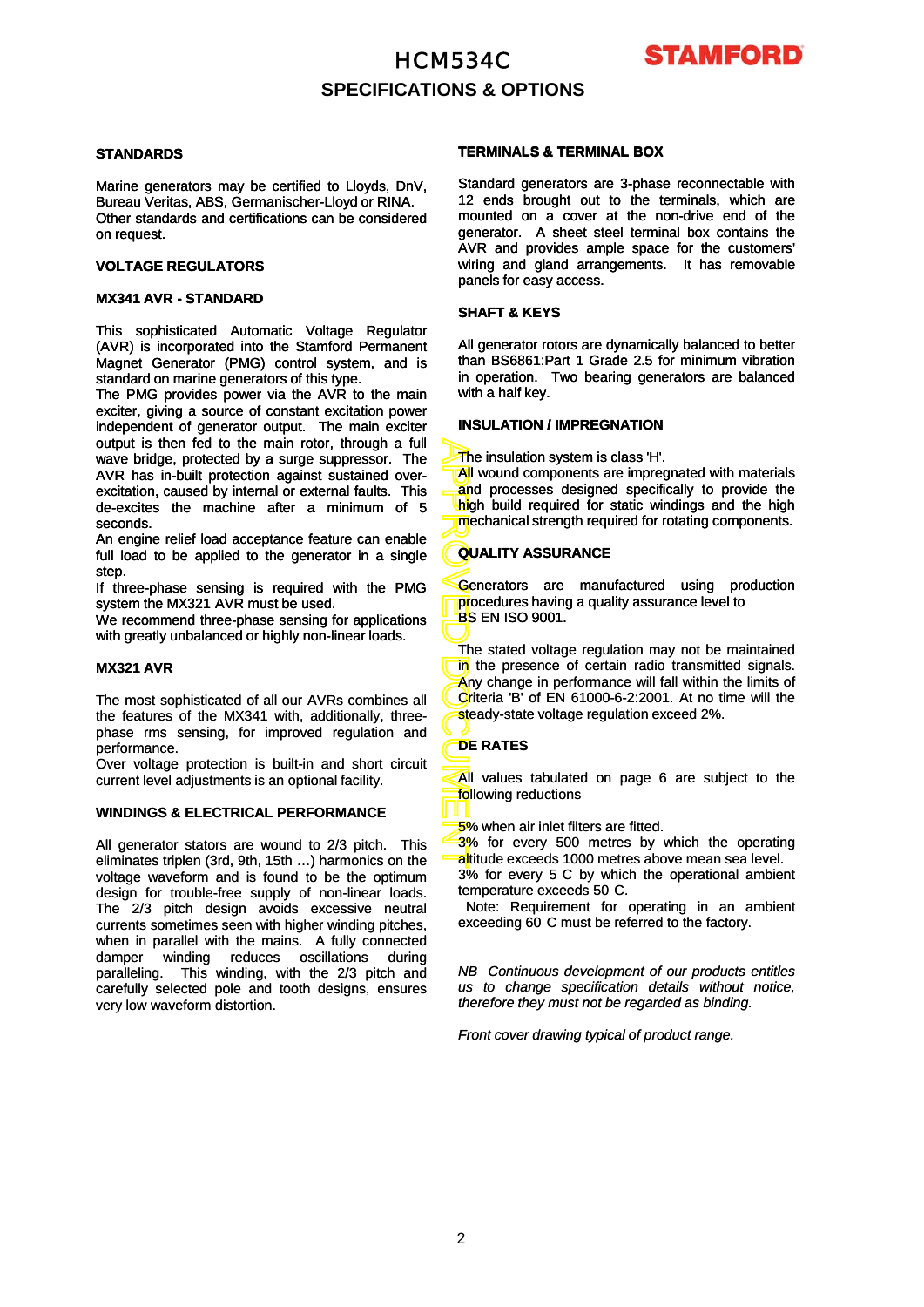

## **WINDING 25**

| <b>CONTROL SYSTEM</b>                                 | SEPARATELY EXCITED BY P.M.G.                     |                                     |                                    |                                                                                      |
|-------------------------------------------------------|--------------------------------------------------|-------------------------------------|------------------------------------|--------------------------------------------------------------------------------------|
| A.V.R.                                                | MX321                                            | MX341                               |                                    |                                                                                      |
| <b>VOLTAGE REGULATION</b>                             | $\pm 0.5 \%$                                     | ± 1.0 %<br>With 4% ENGINE GOVERNING |                                    |                                                                                      |
| <b>SUSTAINED SHORT CIRCUIT</b>                        | REFER TO SHORT CIRCUIT DECREMENT CURVES (page 5) |                                     |                                    |                                                                                      |
| <b>INSULATION SYSTEM</b>                              |                                                  |                                     | <b>CLASS H</b>                     |                                                                                      |
| <b>PROTECTION</b>                                     | IP <sub>23</sub>                                 |                                     |                                    |                                                                                      |
| <b>RATED POWER FACTOR</b>                             |                                                  |                                     | 0.8                                |                                                                                      |
| <b>STATOR WINDING</b>                                 |                                                  |                                     | DOUBLE LAYER LAP                   |                                                                                      |
| WINDING PITCH                                         |                                                  |                                     | <b>TWO THIRDS</b>                  |                                                                                      |
| <b>WINDING LEADS</b>                                  |                                                  |                                     | 12                                 |                                                                                      |
| STATOR WDG. RESISTANCE                                |                                                  |                                     |                                    | 0.02 Ohms PER PHASE AT 22°C SERIES STAR CONNECTED                                    |
| ROTOR WDG. RESISTANCE                                 |                                                  |                                     | 1.55 Ohms at 22°C                  |                                                                                      |
| <b>EXCITER STATOR RESISTANCE</b>                      |                                                  |                                     | 17 Ohms at 22°C                    |                                                                                      |
| <b>EXCITER ROTOR RESISTANCE</b>                       |                                                  |                                     | 0.092 Ohms PER PHASE AT 22°C       |                                                                                      |
| <b>R.F.I. SUPPRESSION</b>                             |                                                  |                                     |                                    | BS EN 61000-6-2 & BS EN 61000-6-4, VDE 0875G, VDE 0875N. refer to factory for others |
| <b>WAVEFORM DISTORTION</b>                            |                                                  |                                     |                                    | NO LOAD < 1.5% NON-DISTORTING BALANCED LINEAR LOAD < 5.0%                            |
| <b>MAXIMUM OVERSPEED</b>                              |                                                  |                                     | 2250 Rev/Min                       |                                                                                      |
| <b>BEARING DRIVE END</b>                              | BALL. 6220 (ISO)                                 |                                     |                                    |                                                                                      |
| <b>BEARING NON-DRIVE END</b>                          | BALL. 6314 (ISO)                                 |                                     |                                    |                                                                                      |
|                                                       |                                                  |                                     | 1 BEARING                          | 2 BEARING                                                                            |
| <b>WEIGHT COMP. GENERATOR</b>                         |                                                  |                                     | $1263$ kg                          | 1275 kg                                                                              |
| <b>WEIGHT WOUND STATOR</b>                            |                                                  |                                     | 584 kg                             | 584 kg                                                                               |
| <b>WEIGHT WOUND ROTOR</b>                             |                                                  |                                     | 502 kg                             | 473 kg                                                                               |
| <b>WR<sup>2</sup> INERTIA</b>                         |                                                  |                                     | 6.8928 $\text{kgm}^2$              | 6.6149 $kgm2$                                                                        |
| SHIPPING WEIGHTS in a crate                           |                                                  |                                     | 1355 <sub>kg</sub>                 | 1395 kg                                                                              |
| <b>PACKING CRATE SIZE</b>                             |                                                  |                                     | 166 x 87 x 124(cm)                 | 166 x 87 x 124(cm)                                                                   |
| TELEPHONE INTERFERENCE                                |                                                  |                                     | THF<2%                             | <b>TIF&lt;50</b>                                                                     |
| <b>COOLING AIR</b>                                    |                                                  |                                     | 1.035 m <sup>3</sup> /sec 2202 cfm |                                                                                      |
| <b>VOLTAGE SERIES STAR</b>                            |                                                  |                                     | 660                                | 690                                                                                  |
| <b>VOLTAGE PARALLEL STAR</b>                          |                                                  |                                     | 330                                | 345                                                                                  |
| <b>VOLTAGE SERIES DELTA</b>                           |                                                  |                                     | 380                                | 400                                                                                  |
| <b>kVA BASE RATING FOR REACTANCE</b><br><b>VALUES</b> |                                                  |                                     | 360                                | 360                                                                                  |
| Xd DIR. AXIS SYNCHRONOUS                              |                                                  |                                     | 2.2 <mark>3.</mark>                | 2.03                                                                                 |
| X'd DIR. AXIS TRANSIENT                               |                                                  |                                     | 0.12                               | 0.11                                                                                 |
| X"d DIR. AXIS SUBTRANSIENT                            |                                                  |                                     | 0.09                               | 0.08                                                                                 |
| Xq QUAD. AXIS REACTANCE                               |                                                  |                                     | 1.81                               | 1.65                                                                                 |
| X"q QUAD. AXIS SUBTRANSIENT                           |                                                  |                                     | 0.18                               | 0.16                                                                                 |
| XL LEAKAGE REACTANCE                                  |                                                  |                                     | 0.05                               | 0.04                                                                                 |
| X <sub>2</sub> NEGATIVE SEQUENCE                      |                                                  |                                     | 0.13                               | 0.12                                                                                 |
| X <sub>0</sub> ZERO SEQUENCE                          |                                                  |                                     | 0.08                               | 0.07                                                                                 |
| REACTANCES ARE SATURATED                              |                                                  |                                     |                                    | VALUES ARE PER UNIT AT RATING AND VOLTAGE INDICATED                                  |
| T'd TRANSIENT TIME CONST.                             |                                                  |                                     | 0.08 s                             |                                                                                      |
| T"d SUB-TRANSTIME CONST.                              | 0.012 s                                          |                                     |                                    |                                                                                      |
| T'do O.C. FIELD TIME CONST.                           | 2.0 s                                            |                                     |                                    |                                                                                      |
| Ta ARMATURE TIME CONST.<br><b>SHORT CIRCUIT RATIO</b> | 0.017 s                                          |                                     |                                    |                                                                                      |
|                                                       | 1/Xd                                             |                                     |                                    |                                                                                      |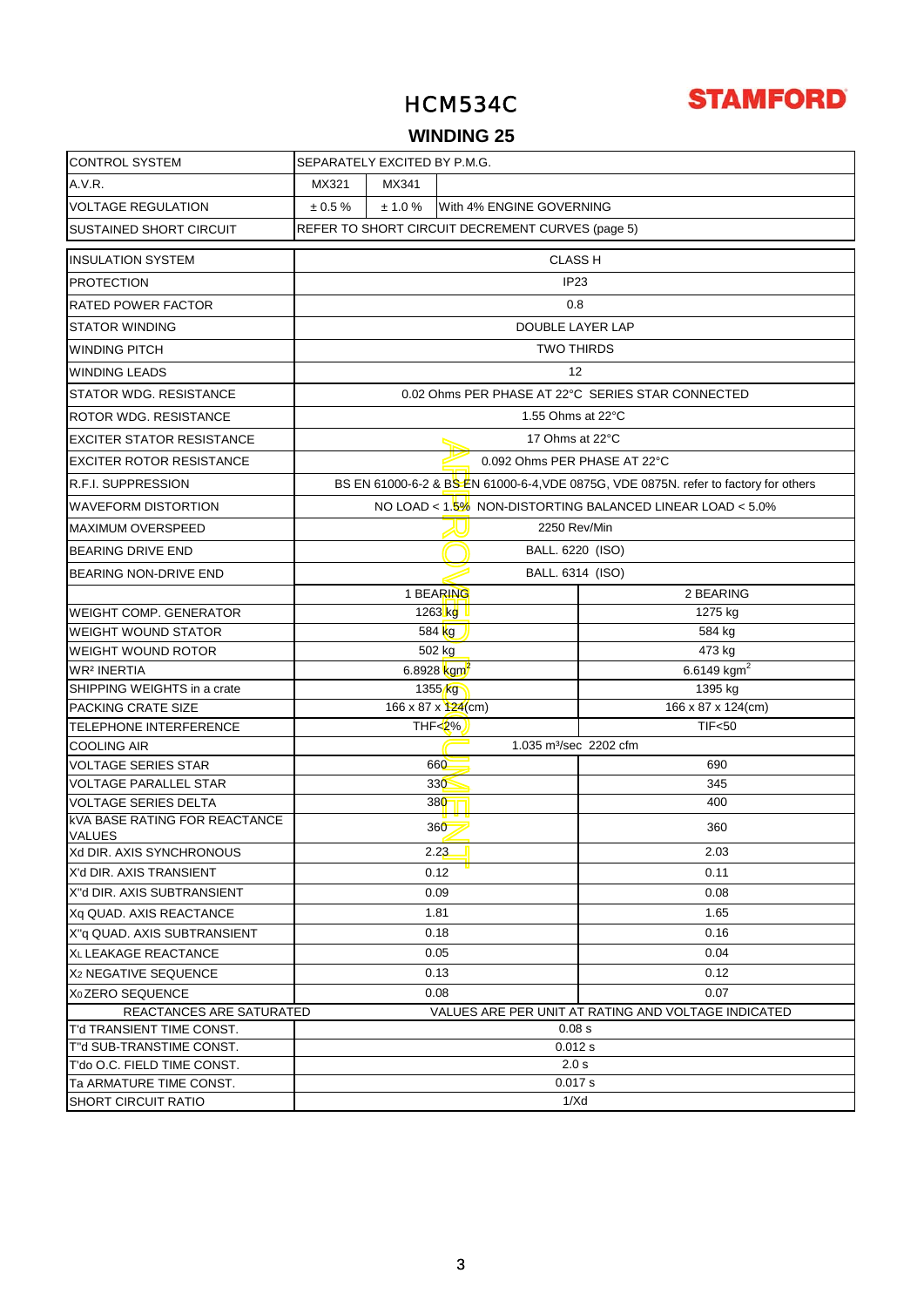

### **Winding 25**

### **THREE PHASE EFFICIENCY CURVES**





### **Locked Rotor Motor Starting Curve**

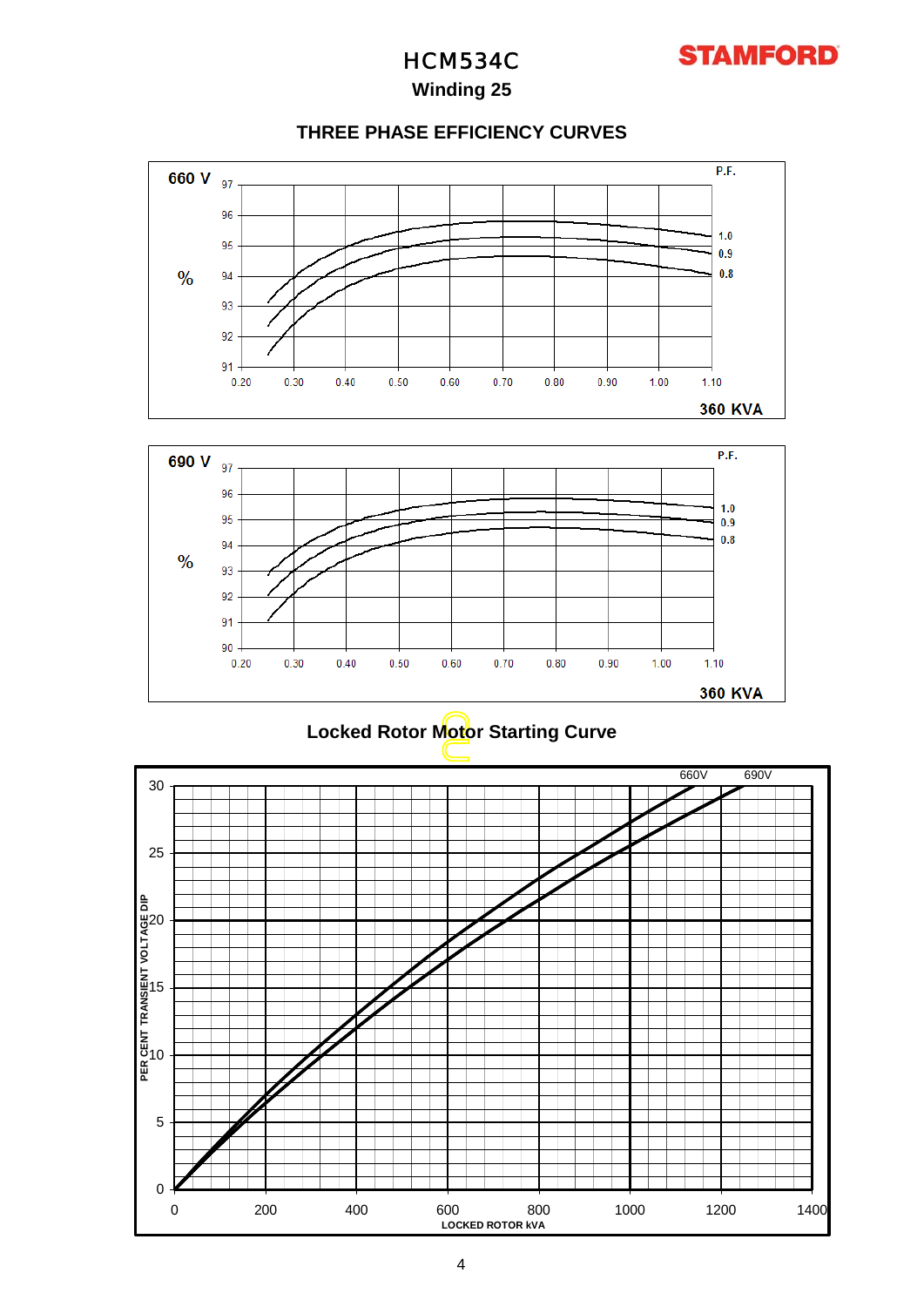

**Winding 25**

### **Based on star (wye) connection. Three-phase Short Circuit Decrement Curve. No-load Excitation at Rated Speed**



### Sustained Short Circuit = 1285 Amps

### **Note 1**

The following multiplication factors should be used to adjust the values from curve between time 0.001 seconds and the minimum current point in respect of nominal operating voltage :

| Voltage | Factor   |  |  |
|---------|----------|--|--|
| 660V    | $X$ 1.00 |  |  |
| 690V    | $X$ 1.05 |  |  |

The sustained current value is constant irrespective of voltage level

**Note 2** The following multiplication factor should be used to convert the values calculated in accordance with NOTE 1 to those applicable to the various types of short circuit :

| uildue . |        |                         |           |             |             |
|----------|--------|-------------------------|-----------|-------------|-------------|
|          |        | 1 U L<br>$\equiv$       | 3-phase   | 2-phase L-L | 1-phase L-N |
| Voltage  | Factor | Instantaneous           | $x$ 1.00  | x 0.87      | x 1.30      |
| 660V     | X 1.00 | Minimum L               | x 1.00    | x 1.80      | x3.20       |
| 690V     | X 1.05 | Sustained               | x 1.00    | x 1.50      | x 2.50      |
|          |        | Max. sustained duration | $10$ sec. | 5 sec.      | 2 sec.      |

All other times are unchanged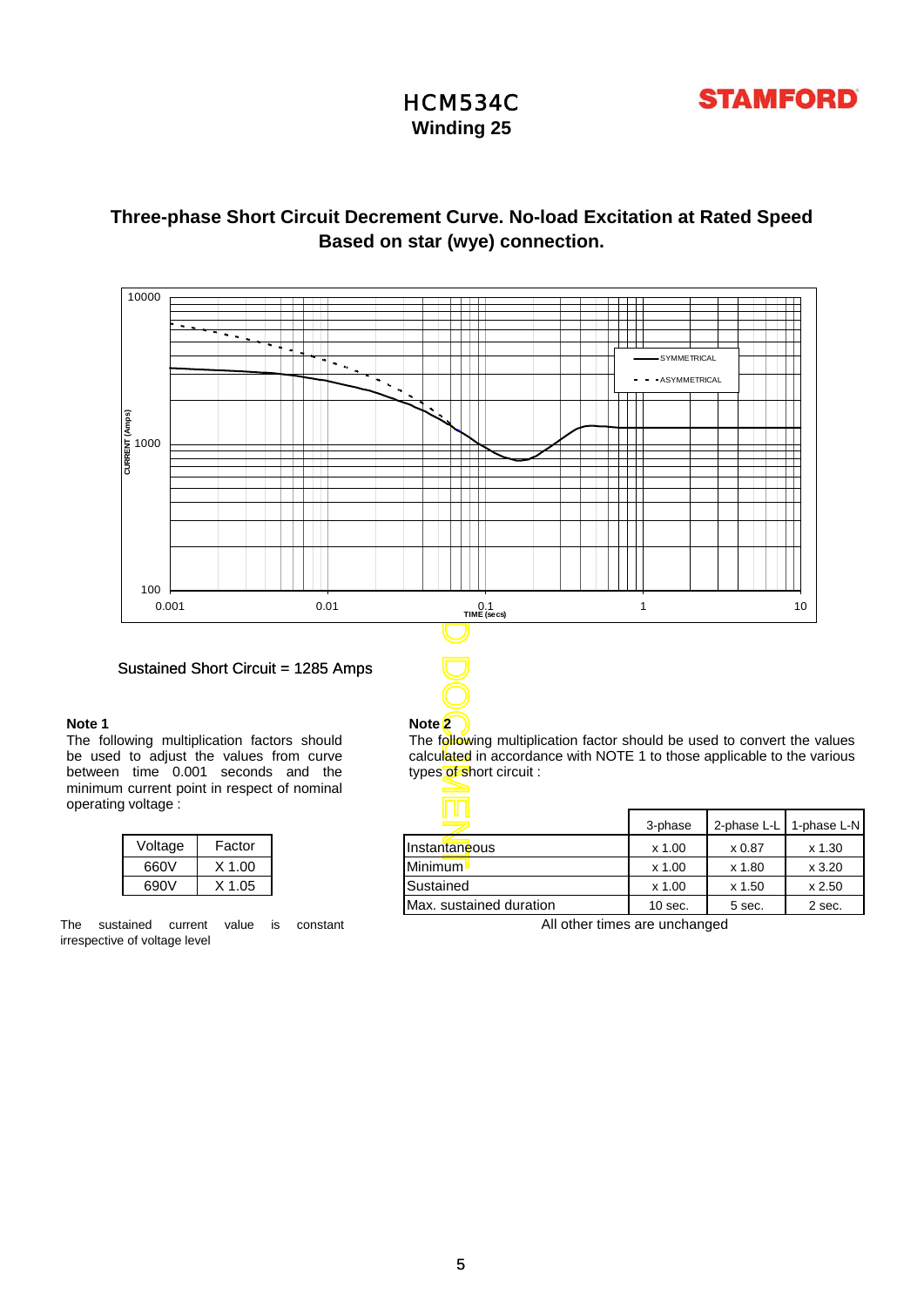

**Winding 25 / 0.8 Power Factor**

# **50**Hz

### **RATINGS**



| COUPLING DISC | AN    | ADAPTOR        | AD  |
|---------------|-------|----------------|-----|
| <b>SAE 14</b> | 25.4  | <b>SAE 00</b>  | 410 |
| <b>SAE 18</b> | 15.87 | SAE 0          | 410 |
| <b>SAE 21</b> |       | <b>SAE 1/2</b> | 390 |
|               |       | <b>SAF</b>     | 390 |